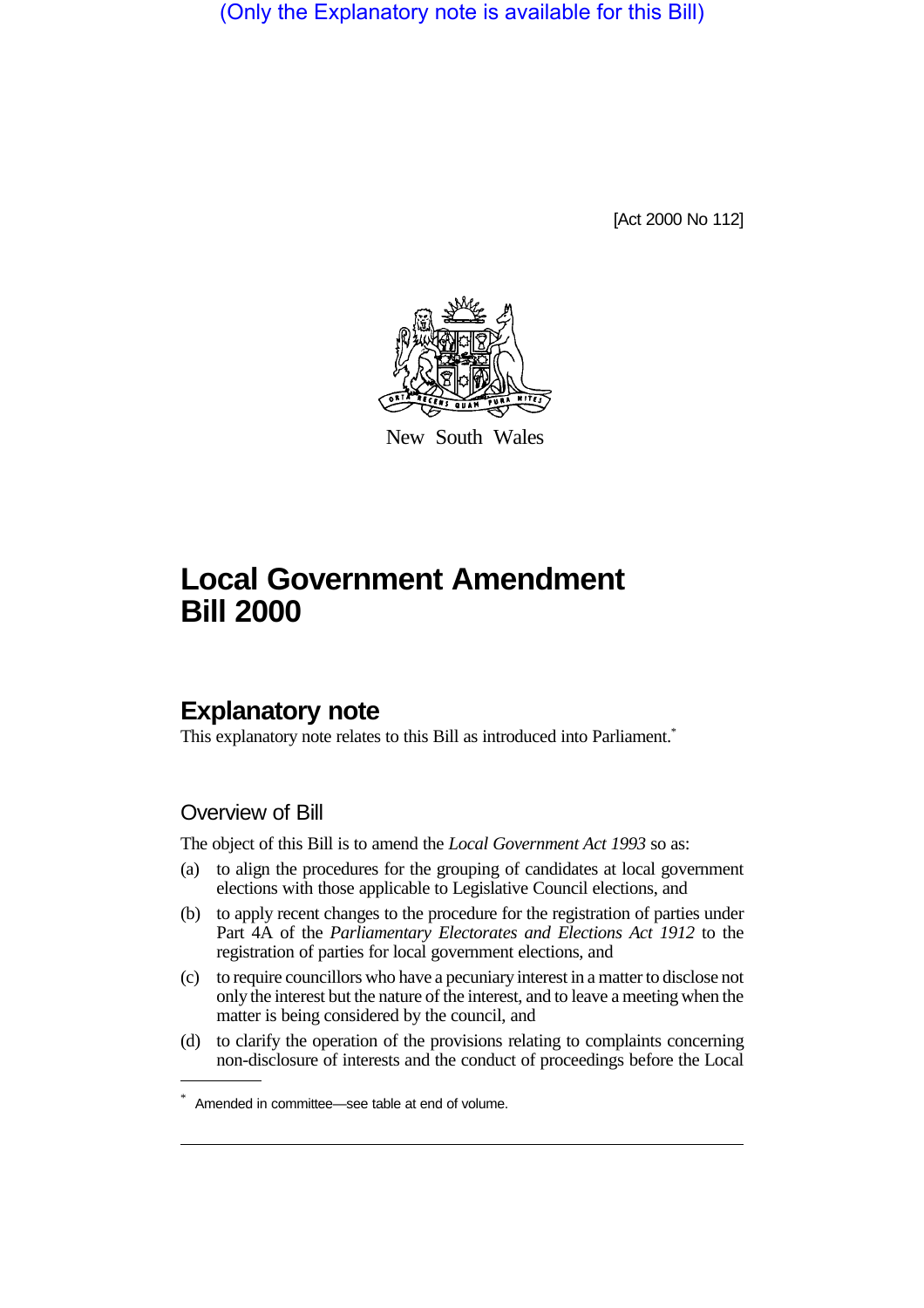Explanatory note

Government Pecuniary Interest Tribunal, and

- (e) to provide for the Director-General of the Department of Local Government to prepare guidelines that must be taken into consideration by councils when exercising their functions, and
- (f) to make further provision regarding the classification and management of community land, and
- (g) to extend the operation of tendering requirements for councils, and
- (h) to require councils to pay expenses to councillors, and provide facilities to councillors, in accordance with a policy that conforms with regulations made under the Act and to require that any substantial amendments to such a policy be publicly notified and adopted in open council meetings, and
- (i) to make other miscellaneous changes to the provisions relating to rates, staffing, conduct on public land and other matters.

The Bill also makes consequential amendments to the *Defamation Act 1974* and the *Occupational Health and Safety Act 2000*.

### Outline of provisions

**Clause 1** sets out the name (also called the short title) of the proposed Act.

**Clause 2** provides for:

- (a) the commencement on 1 June 2003 of the amendments made by the proposed Act relating to the grouping of candidates at elections, and
- (b) the commencement of the amendments relating to the registration of parties on 1 June 2002, and
- (c) the commencement of the remainder of the proposed Act on a day or days to be appointed by proclamation.

**Clauses 3** and **4** are formal provisions giving effect to the amendments to the *Local Government Act 1993* and other Acts set out in Schedules 1–4.

# **Schedule 1 Amendments to Local Government Act 1993 in relation to elections**

Various amendments are made to the provisions of Chapter 10 of the Act (which deals with elections). The system of parties or other groups of candidates submitting a group voting ticket for local government elections will be abolished. Under the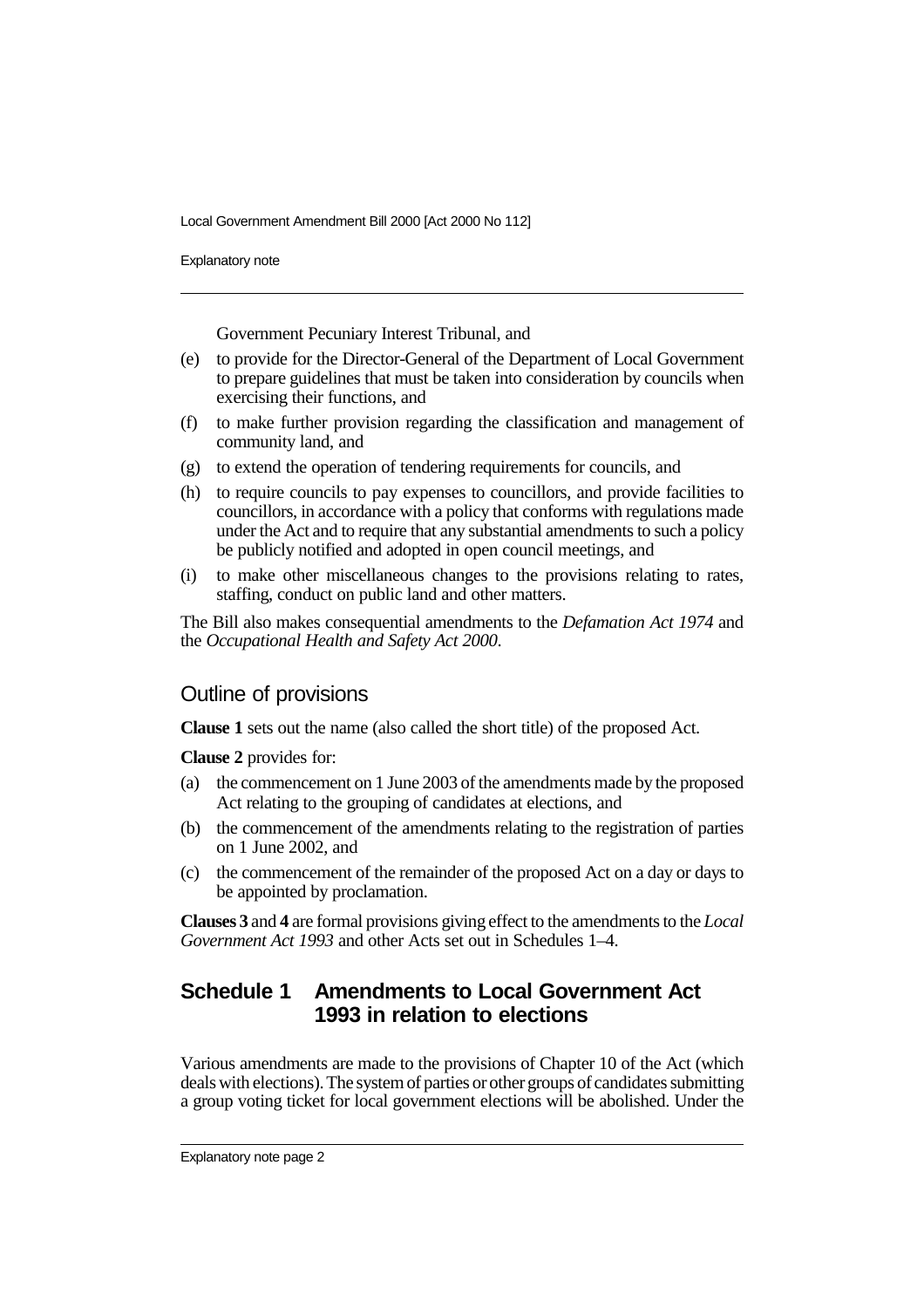Explanatory note

amendments made by Schedule 1, a voter who records a vote for a party or other group "above the line" on the ballot-paper will be recording a vote for the candidates in that party or group in the order shown "below the line" on the ballot-paper. The full list of candidates shown "below the line" will remain as an option for those voters who do not wish to vote for a party or other group but who wish to record their votes for individual candidates in whatever order of preference they wish. In addition, those voters who record a vote "above the line" for a party or other group will now be able to determine for themselves whether they wish to record preferences for other parties or groups and, if so, the order in which they wish to record their preferences (instead of the decision on whether preferences are to be given and the order in which they are given being determined by the party or other group in the group voting ticket submitted to the returning officer).

Schedule 1 makes other minor consequential changes, including with respect to the minimum number of members of a group and the maximum deposit payable by candidates of a group. The amended provisions generally mirror the system recently adopted under the *Parliamentary Electorates and Elections Act 1912* (see *Parliamentary Electorates and Elections Amendment Act 1999*).

#### **Amendments relating to group voting**

**Schedule 1 [1]** provides that the amount of deposit required to be paid by a candidate included in a group of five or more candidates is five times the deposit for one candidate divided by the number of candidates in that group.

**Schedule 1 [2]** allows a group of candidates to request a voting square "above the line" on the ballot-paper for those voters who wish to record a vote for the group. Groups of candidates will not be able to have a voting square "above the line" unless the number of candidates in the group on the nomination day prescribed by the regulations for the election is at least half the number of candidates to be elected (in the case of an area not divided into wards) or unless there are at least as many candidates in the group on the nomination day for the election as there are candidates to be elected (in the case of an area divided into wards). This change will ensure that voters can, under the revised voting system, continue to record a formal vote "above the line" by giving a first preference vote only for one of the groups of candidates.

**Schedule 1 [3]**–**[5]** alter the method of voting for groups of candidates "above the line" on the ballot-paper, as discussed above.

**Schedule 1 [8]** and **[9]** make consequential amendments.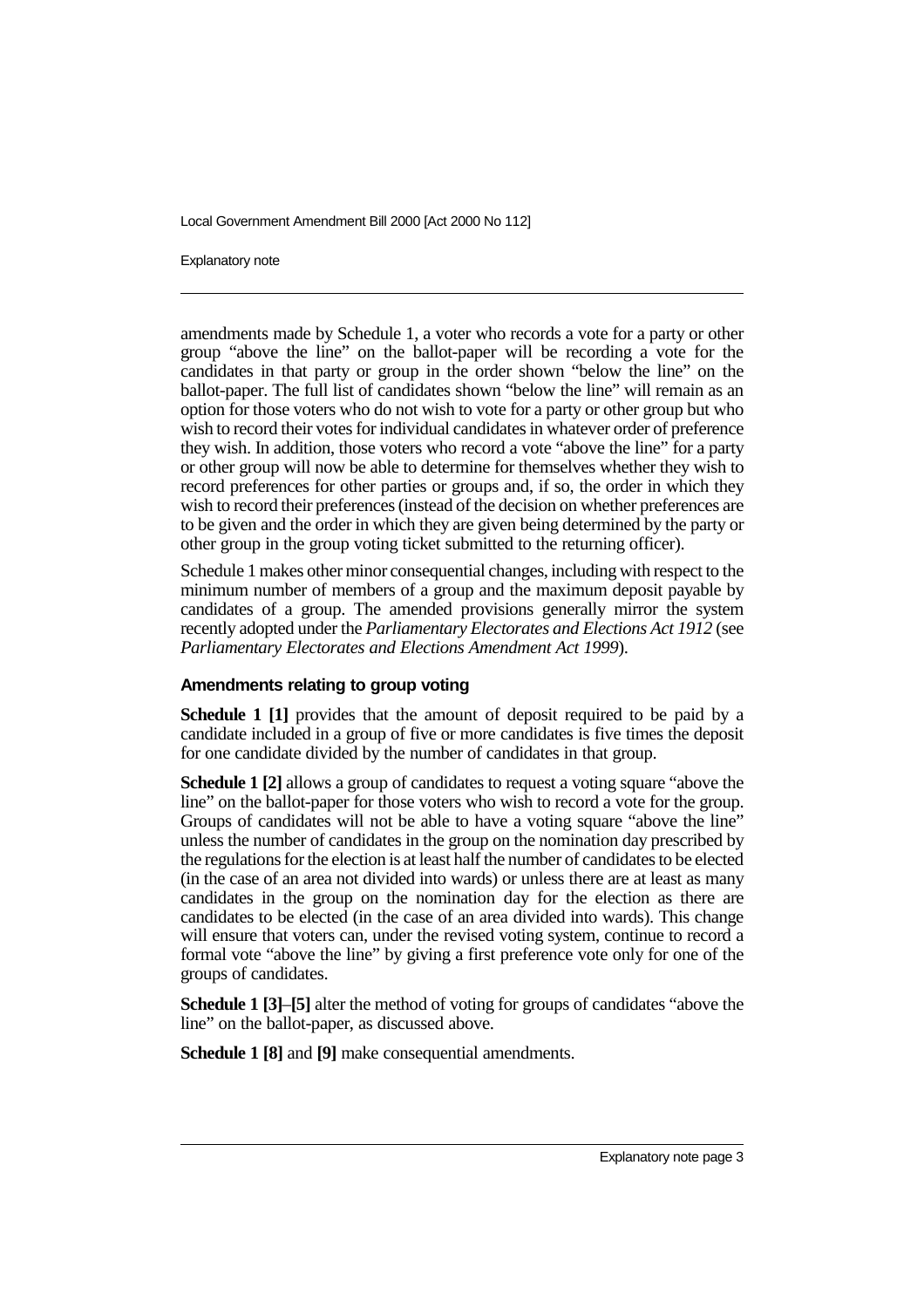Explanatory note

#### **Amendments relating to registration of parties**

**Schedule 1 [6]** and **[7]** amend section 320 of the Act, which provides for the registration of political parties for the purposes of the *Local Government Act 1993* in accordance with the procedure applicable under Part 4A of the *Parliamentary Electorates and Elections Act 1912*, subject to specified modifications.

As a result of amendments to those modifications, recent changes to the membership requirements for the qualification of a party for registration under Part 4A of the *Parliamentary Electorates and Elections Act 1912* will apply to the registration of parties for local government elections.

The principal changes made to the registration system are as follows:

- (a) a local government party will be required to have at least 100 members to be eligible for registration and will no longer be eligible to be registered merely because it is represented on a council by one of its members,
- (b) two or more parties will not be able to rely on the same party member to qualify or continue to qualify for registration,
- (c) an application for registration of a party will be required to be accompanied by declarations of party membership signed by 100 party members,
- (d) existing registered parties will be required to submit an annual return and any other information that the Electoral Commissioner requires to confirm their continued eligibility for registration,
- (e) parties will not have to pay a registration fee,
- (f) a party that becomes registered after the commencement of the proposed amendments will not be eligible, until 12 months after that first registration, to have its registered party name or abbreviation placed on ballot-papers (under section 321) or to be treated as a registered party in connection with the nomination of its candidates (under the regulations).

Since one of the amendments provides that two or more parties will no longer be able to rely on the same party member to qualify or continue to qualify for registration, existing registered parties will be given an opportunity to change the members on whom they rely to avoid cancellation of their registration on that ground.

**Schedule 1 [10]** makes transitional and other arrangements relating to the amendments. Those arrangements provide that existing registered parties will become subject to the new registration requirements on 1 June 2003 and will be required to submit a special application to confirm their continued eligibility for registration in accordance with the new requirements (including submission of the requisite number of party membership forms). The restrictions on a party that has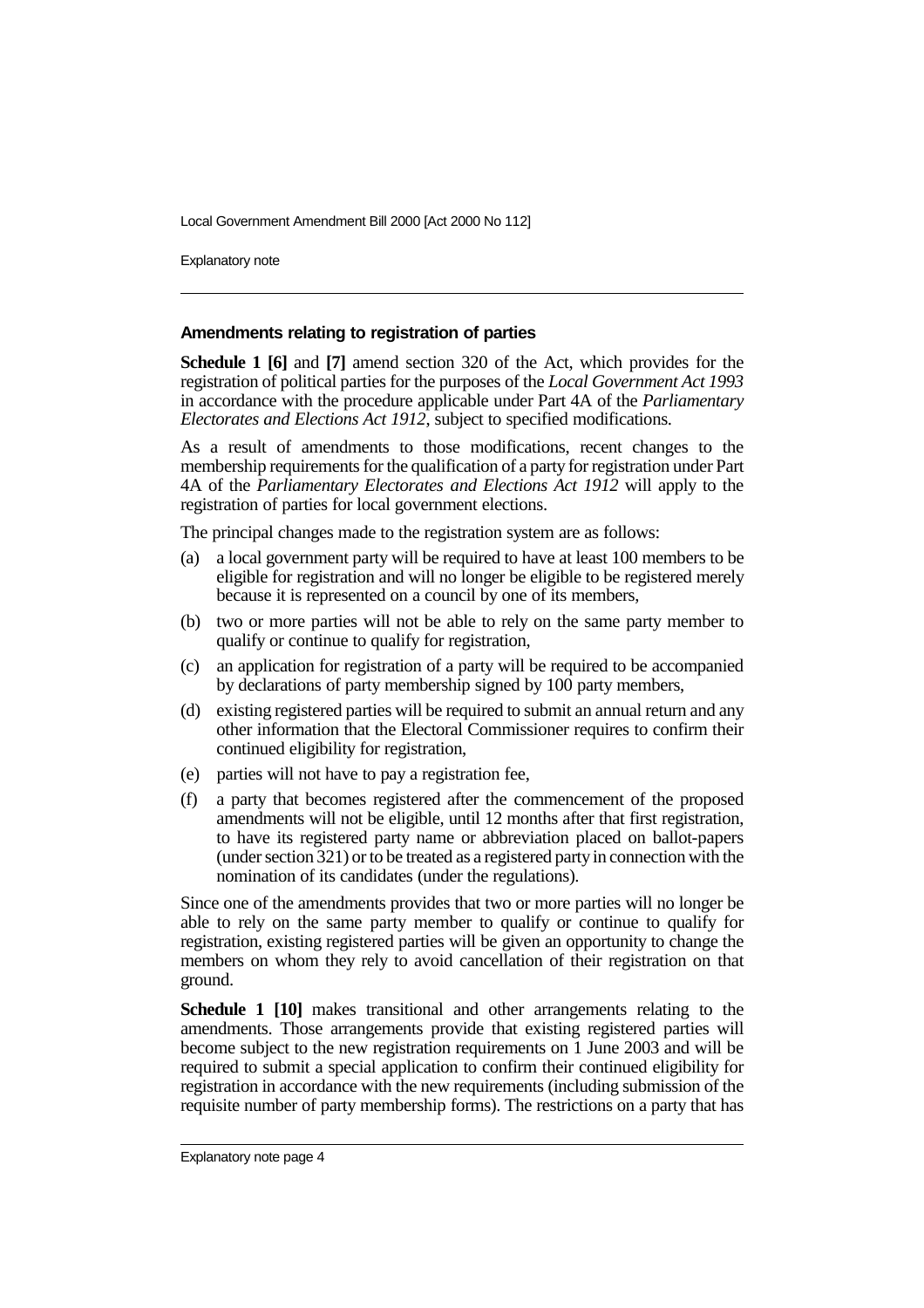Explanatory note

been registered for less than 12 months having its registered party name or abbreviation placed on ballot-papers or being able to nominate its candidates will not apply to an existing party that remains registered.

The arrangements also make provision for a phasing-in period (from 1 June 2002 until 31 May 2003) during which new parties may apply for registration under either the old registration requirements or the new registration requirements. Parties that register under the old registration requirements during that phasing-in period will become subject to the new registration requirements on 1 June 2003 and will be required to submit special applications to confirm their continued eligibility for registration.

The restrictions on a party that has been registered for less than 12 months having its registered party name or abbreviation placed on ballot-papers or being able to nominate its candidates will not apply until the election proposed to be held on 13 September 2003. A party that wishes to have its registered party name or abbreviation placed on ballot-papers and to be treated as a registered party in connection with the nomination of its candidates for that election must have first been registered under the new registration requirements before 13 August 2002, or must have first been registered under the old registration requirements before 1 June 2002 and met the new requirements by 1 June 2003.

### **Schedule 2 Amendments to Local Government Act 1993 in relation to disclosure of pecuniary interests**

Part 2 of Chapter 14 of the *Local Government Act 1993* requires that pecuniary interests of councillors, council delegates and other persons involved in making decisions or giving advice on council matters be publicly recorded. The Part also requires councillors and staff to refrain from taking part in decisions on council matters in which they have a pecuniary interest. At present, section 448 of the Act sets out interests that do not have to be disclosed. Section 452 sets out the questions on which a person may deliberate or vote despite having an interest (that is still required to be disclosed).

#### **Amendments relating to duties of disclosure**

**Schedule 2 [3]** and **[10]** consolidate sections 448 and 452 so that all of those interests are excluded from the operation of the Part.

**Schedule 2 [4]**, **[6]** and **[7]** provide for the form of return disclosing interests of councillors and designated persons to be prescribed by the regulations.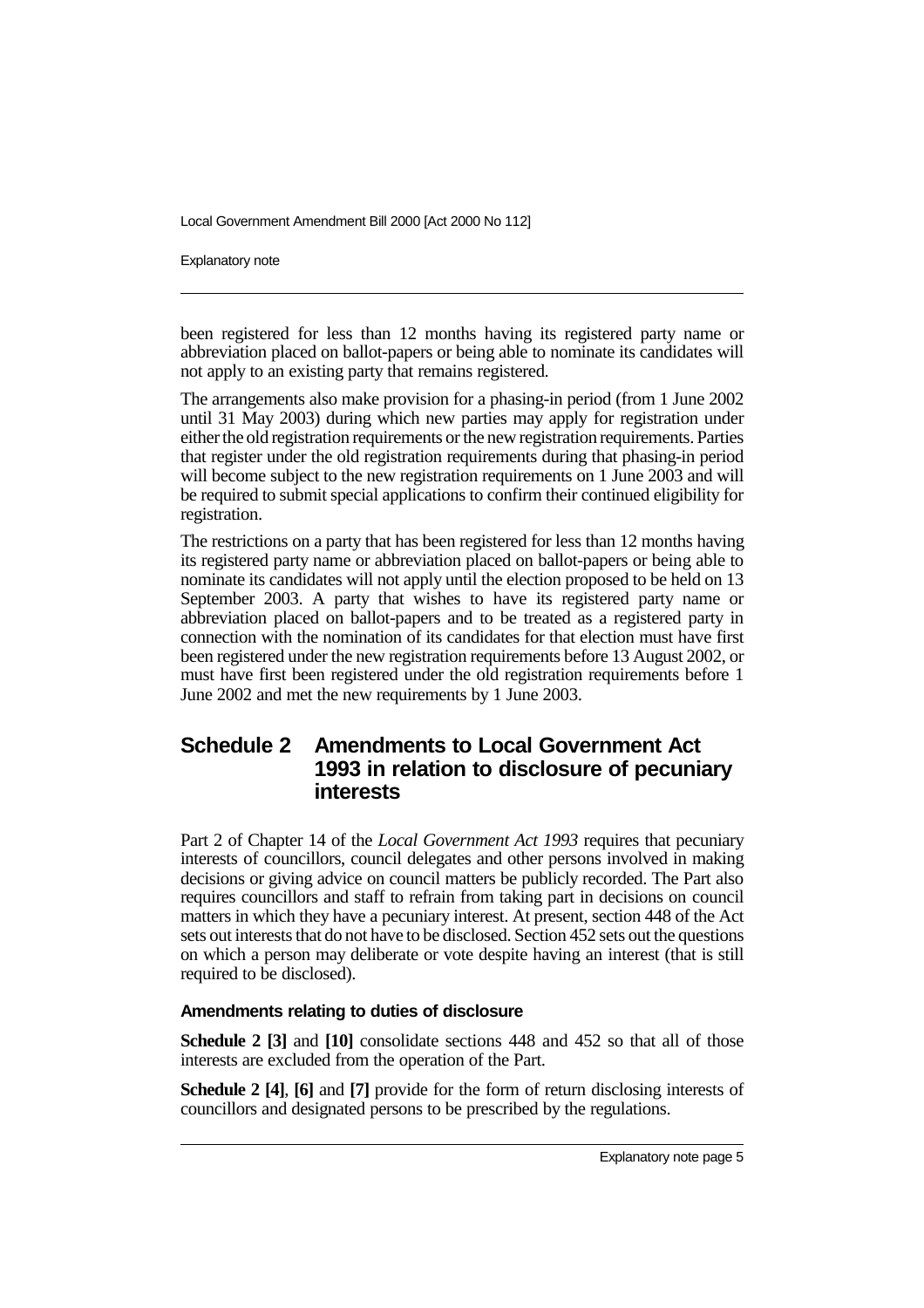Explanatory note

**Schedule 2 [34]** omits the form of return, and the provisions regarding interests, presently set out in the Act.

**Schedule 2 [35]** provides for the regulations to make provision for or with respect to the interests that must be disclosed in a written return.

**Schedule 2 [5]** makes it clear that making a false or misleading disclosure of interests is a contravention of Part 2 of Chapter 14.

**Schedule 2 [8]** requires councillors or members of a council committee who have a pecuniary interest in any matter with which the council is concerned to disclose the nature of the interest (rather than just existence of the interest) at a meeting of the council or committee at which the matter is being considered.

**Schedule 2 [9]** prevents a councillor or member of a council committee who has disclosed such an interest from being present at the meeting at any time during which the matter is being considered or discussed by the council or committee.

**Schedule 2** [11] removes the power of the council to resolve that a councillor or member of a council committee not attend a meeting of the council or committee while it has under consideration a matter in which the councillor or member has an interest required to be disclosed. **Schedule 2 [1]** makes a consequential amendment.

**Schedule 2 [12]** requires an adviser of a council or council committee to disclose the nature of any pecuniary interest the person has in the meeting at which the advice is given. (At present the adviser is required only to disclose the existence of the interest.)

**Schedule 2 [13]** enables the Minister to allow a councillor or member of a council committee who has a pecuniary interest in a matter with which the council is concerned to be present at a meeting of the council or committee.

**Schedule 2 [14]** requires a designated person to disclose the nature of any pecuniary interest in any council matter with which the person is dealing. (At present the person is required only to disclose the existence of the interest.)

#### **Amendments relating to complaints concerning non-disclosure**

**Schedule 2 [18]** makes it clear that the Director-General may decide not to take action concerning a complaint referred to the Director-General by an authority (such as the Independent Commission Against Corruption).

**Schedule 2 [19]** makes it clear that such a complaint is taken to be a complaint made by the Director-General.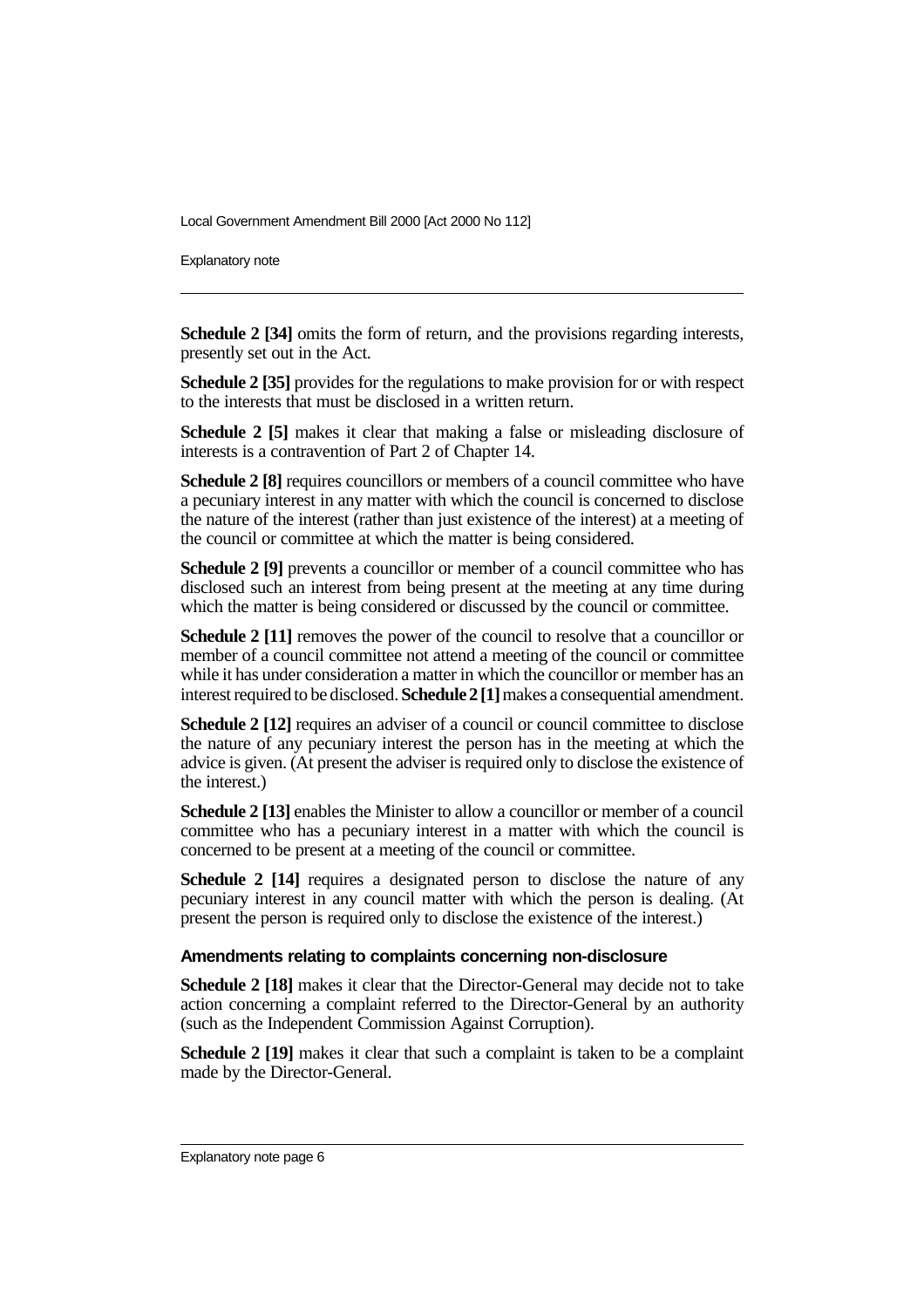Explanatory note

**Schedule 2 [20]** makes it clear that a provision that requires the Director-General to notify a complainant at the time of a decision not to investigate a complaint does not apply if notice of that decision has already been given under section 463, which requires the Director-General to notify a complainant at the time of certain decisions.

**Schedule 2 [27]** provides for the Local Government Pecuniary Interest Tribunal (the *Tribunal*) to decide not to conduct proceedings into a complaint or to conduct proceedings into a complaint without conducting a hearing. The amended provisions require the Tribunal to notify a complainant and the person about whom the complaint has been made of a decision not to conduct proceedings or to conduct proceedings without conducting a hearing.

**Schedule 2 [15]**–**[17]** and **[21]**–**[25]** update flowcharts as a consequence of the amendment made by **Schedule 2 [27]**.

**Schedule 2 [28]**–**[30]** clarify the application of provisions relating to the conduct of hearings.

**Schedule 2 [31]** clarifies the procedure applicable where the Tribunal has accepted one or more additional complaints.

**Schedule 2 [32]** provides for the Tribunal to counsel or reprimand a council employee against whom a complaint has been proved. (At present, the Tribunal may merely recommend that the council take disciplinary action against the employee or that the council dismiss the employee.) **Schedule 2 [2]** and **[26]** make consequential amendments.

**Schedule 2 [33]** provides for decisions of the Tribunal to be made public. In addition, the Director-General may, if he or she thinks fit, make any statement of decision provided to the Director-General by the Tribunal publicly available. (Schedule 4.1 amends the *Defamation Act 1974* to extend the defence of absolute privilege to such publications.)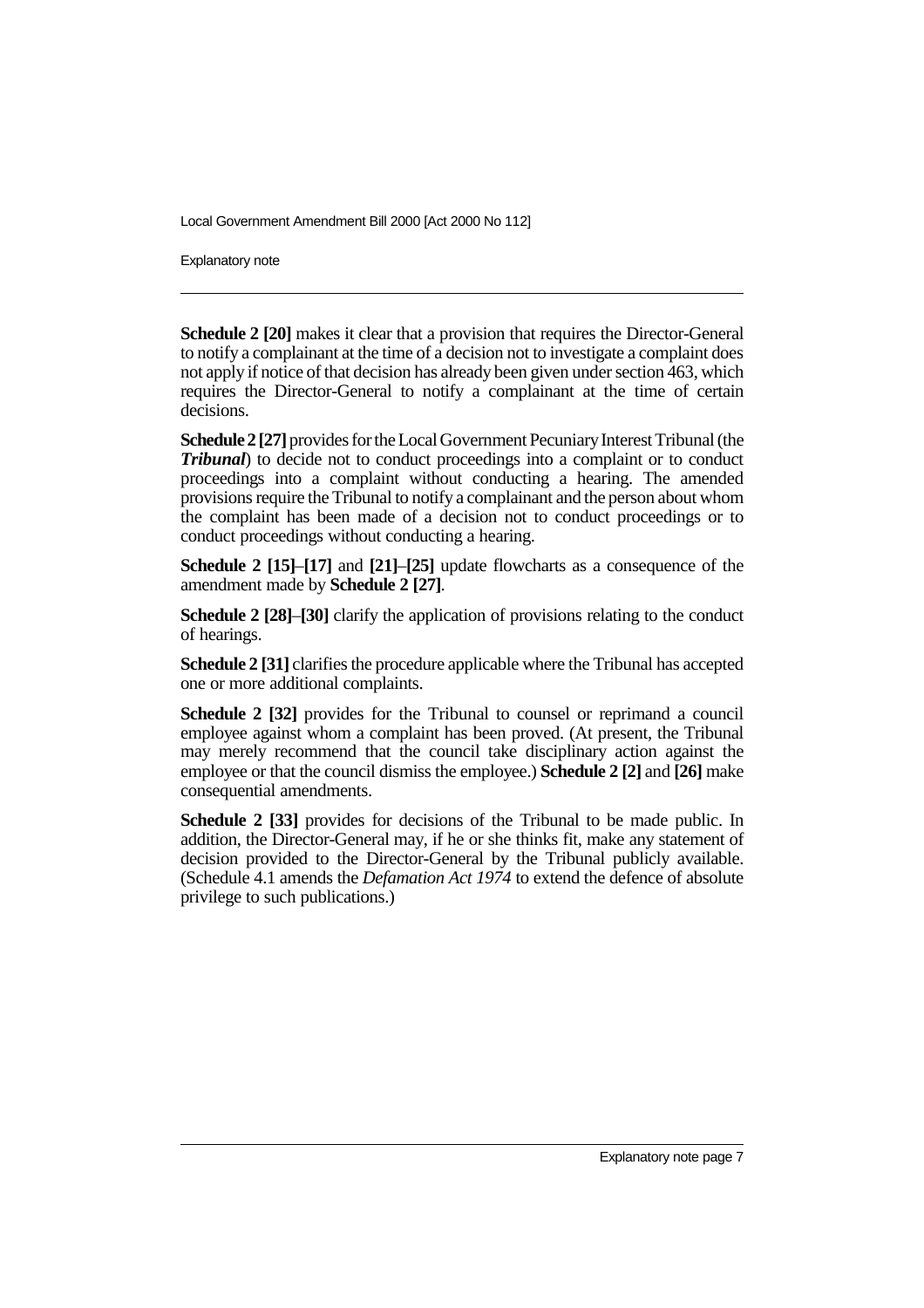Explanatory note

# **Schedule 3 Miscellaneous amendments to Local Government Act 1993**

#### **Director-General's guidelines**

**Schedule 3 [1]** provides for the Director-General of the Department of Local Government to prepare, adopt and vary guidelines that must be taken into consideration by councils when exercising their functions under the *Local Government Act 1993* or any other Act or law.

#### **Amendments relating to classification and reclassification of public land**

**Schedule 3 [2]** provides that any land acquired by a council that is not classified at the end of the period of 3 months is taken to have been classified as community land. The amendment also provides that while the land remains unclassified, the land may not be used for any purpose other than that for which it was being used immediately before it was acquired, and the council may not dispose of any interest in the land.

**Schedule 3 [3]** requires public notice to be given of a resolution to classify land to be acquired by the council made at a meeting that was closed to the public or where the council has resolved not to make public its proposal to acquire the land. (Such resolutions were previously exempt from the requirement to give public notice.)

**Schedule 3 [4]** provides that a council may adopt an amended plan of management for community land without public exhibition if the council is of the opinion that the amendments are not substantial.

**Schedule 3 [6]** provides that a public hearing is not required if a proposed plan of management in relation to community land would merely have the effect of recategorising the land under section 36 (5). **Schedule 3 [5]** makes a consequential amendment.

**Schedule 3 [7]** requires any public notice given by a council with respect to a parcel of community land to describe the land by reference to its common description (such as its address or the name by which it is generally known) whether or not the notice also describes the land by reference to a more formal legal description.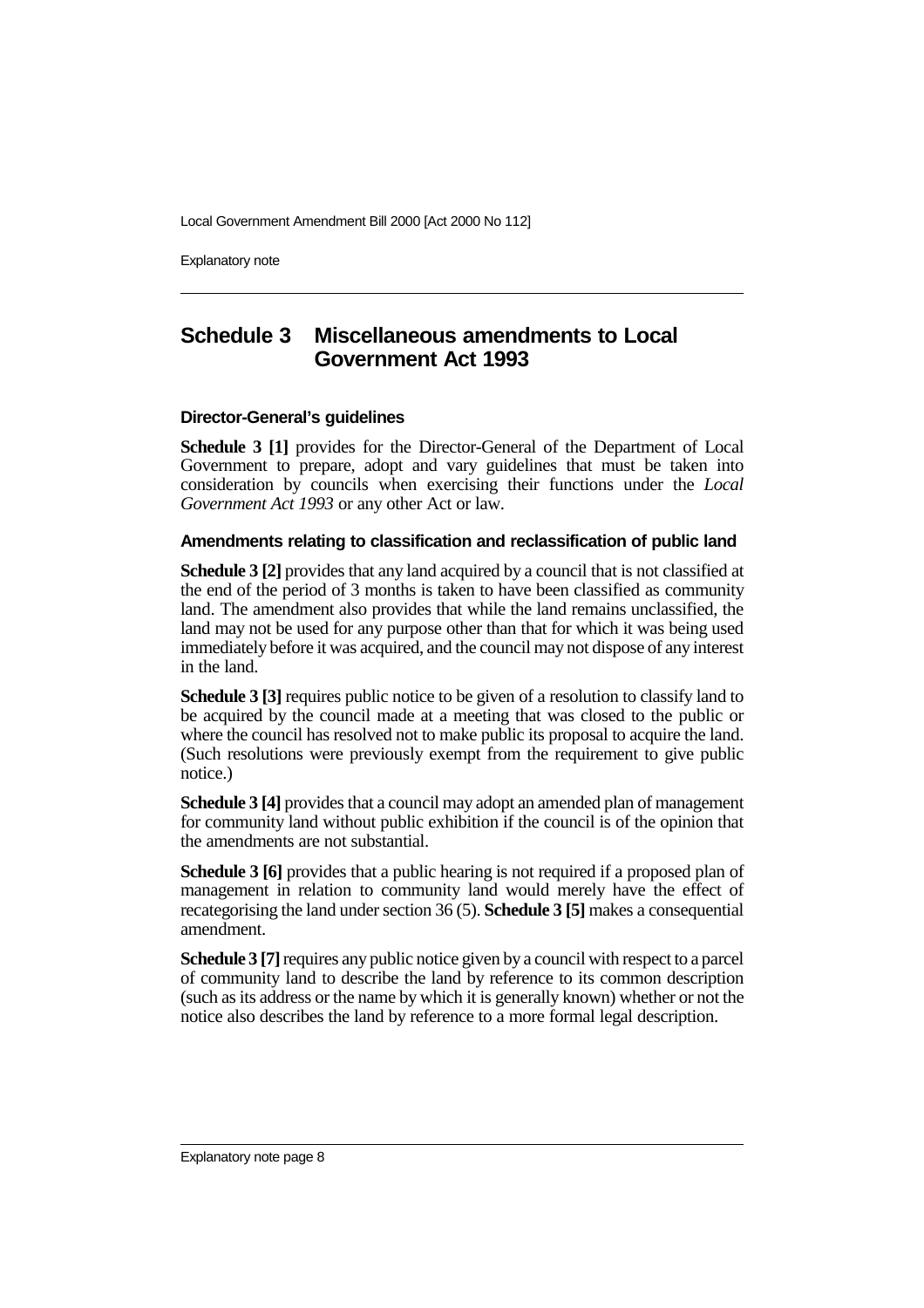Explanatory note

#### **Amendments relating to tendering**

**Schedule 3 [8]** restates the requirement for a council to invite tenders before entering into certain contracts. The additional matters for which the amended provision will require a council to invite tenders are the following:

- (a) work carried out for another body or person under some other contract (that is, when the council is subcontracting work that it is doing for another council or other body or person under a winning tender),
- (b) services performed or facilities provided for another body or person under some other contract (that is, when the council is subcontracting the performance of a service, or the provision of facilities, undertaken for another council or other body or person under a winning tender),
- (c) services (other than banking, borrowing or investment services) provided to the council,
- (d) goods provided to the council by way of an operational or finance leasing arrangement,
- (e) matters prescribed by the regulations.

**Schedule 3 [9]** makes it clear that a council is not prevented from tendering for any work, service or facility for which it has invited tenders.

#### **Amendments relating to amusement devices**

**Schedule 3 [10]** and **[11]** consolidate provisions regulating the installation and use of amusement devices.

**Schedule 3 [34]** makes a consequential amendment.

#### **Amendments relating to orders**

**Schedule 3 [12]** allows councils to require certain persons to take action to bring certain structures into compliance with relevant standards or requirements set out or made under the *Local Government Act 1919* (as well as standards or requirements set out or made under the *Local Government Act 1993*).

#### **Amendments relating to payment of expenses and provision of facilities**

Section 252 of the Act requires a council to adopt a policy concerning the payment of expenses of the mayor, the deputy mayor and other councillors, and concerning the provision of facilities to those persons in relation to discharging the functions of civic office.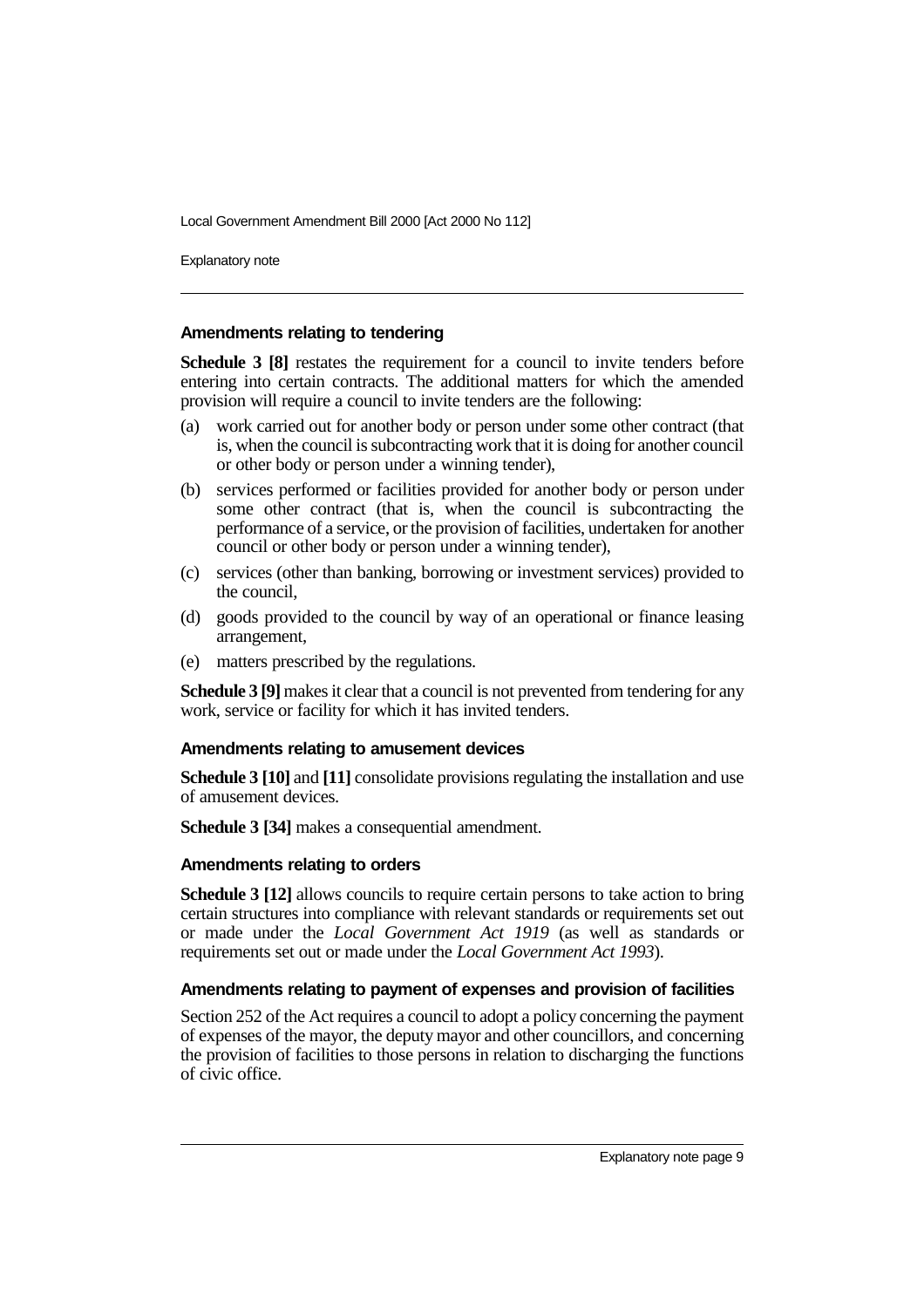Explanatory note

**Schedule 3 [13]** provides for the amendment of such a policy and prevents a council from paying any expenses or providing any facilities otherwise than in accordance with such a policy. The amendment also requires that such a policy comply with the regulations.

**Schedule 3 [14]** requires public notice to be given of substantial amendments to such a policy (as well as adoption of the policy itself).

**Schedule 3 [15]** requires decisions regarding the amendment of such a policy to be adopted in open council meetings (in the same way as decisions about the policy itself are adopted).

#### **Amendment relating to appointment of staff members**

**Schedule 3 [16]** makes it clear that a council may re-appoint a senior staff member on contract without advertisement before the expiry of the contract.

#### **Amendment relating to report on implementation of management plan**

**Schedule 3 [17]** provides that the general manager of a council must report on the implementation of the council's current management plan within 2 months after the end of each quarter (rather than within 6 weeks, as at present).

#### **Amendments relating to rates and charges**

**Schedule 3 [18]** excludes all annual waste charges from the calculation of a council's general notional income.

**Schedule 3 [19]** provides for the Minister to attach conditions to special variations to the percentage by which the council's general income, or the amount of an annual charge for domestic waste management services, may be varied.

#### **Amendments relating to offences**

**Schedule 3 [20]** extends an existing offence so as to create an offence of removing rocks or soil from a public place. In addition, the maximum penalty for the offence is increased from 5 penalty units to 20 penalty units.

**Schedule 3 [21]** increases the maximum penalty for breaking glass in a public place or for certain littering in a public place from 5 penalty units to 10 penalty units.

**Schedule 3 [22]** increases the maximum penalty for damaging, defacing or polluting a public bathing place from 5 penalty units to 10 penalty units.

**Schedule 3 [23]** increases the maximum penalty for acting contrary to notices erected by councils from 5 penalty units to 10 penalty units.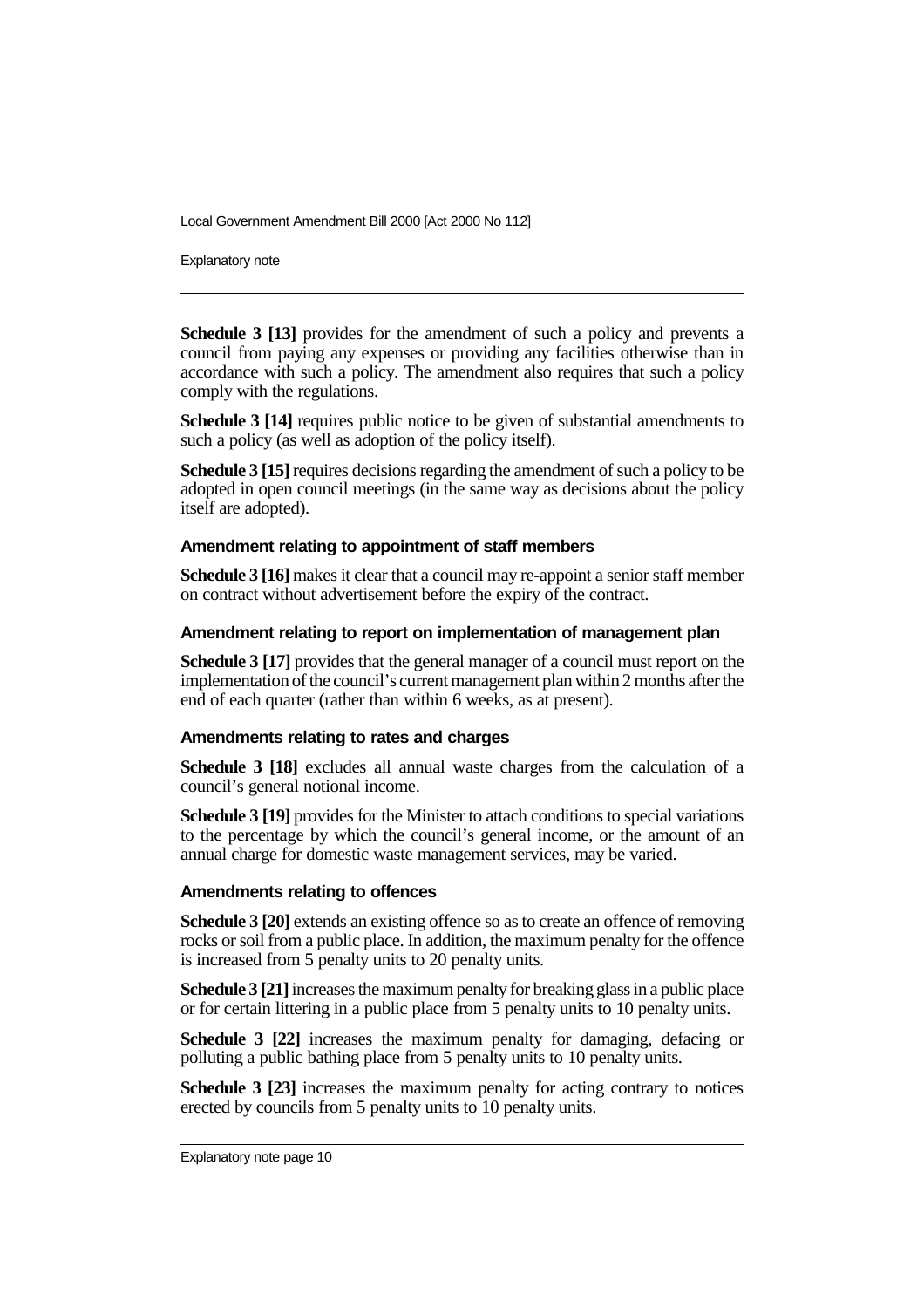Explanatory note

**Schedule 3 [24]** provides for the terms of a notice erected by a council in a public place to regulate the taking of a vehicle into a public place or the driving, parking or use of a vehicle in that place.

**Schedule 3 [25]** and **[28]** make consequential amendments.

**Schedule 3 [26]** increases the maximum penalty in relation to offences relating to bathing (including nude bathing) and other water-based recreational activities from 5 penalty units to 10 penalty units.

**Schedule 3 [27]** increases the maximum penalty in relation to the use of skateboards, roller blades, roller skates and other skating equipment in public places from 5 penalty units to 10 penalty units.

**Schedule 3 [29]** and **[30]** extend the prohibition on disclosure and misuse of certain information obtained in connection with the administration or execution of the Act to include any information that may give a person a financial advantage. (At present, that prohibition applies only to information that materially affects the market value of land.)

#### **Amendment relating to powers of entry**

**Schedule 3 [31]** inserts a note relating to the giving of notice of a proposal to exercise the council's power of entry.

### **Savings and transitional provisions**

**Schedule 3 [32]** provides for the making of savings and transitional regulations consequent on the enactment of the proposed Act.

**Schedule 3 [33]** inserts savings and transitional provisions consequent on the enactment of the proposed Act.

# **Schedule 4 Amendment of other Acts**

### **Amendment of Defamation Act 1974**

At present, section 17T of the *Defamation Act 1974* creates a defence of absolute privilege for a publication to or by the Local Government Pecuniary Interest Tribunal if the publication is made for the purpose of the execution or administration of the *Local Government Act 1993*.